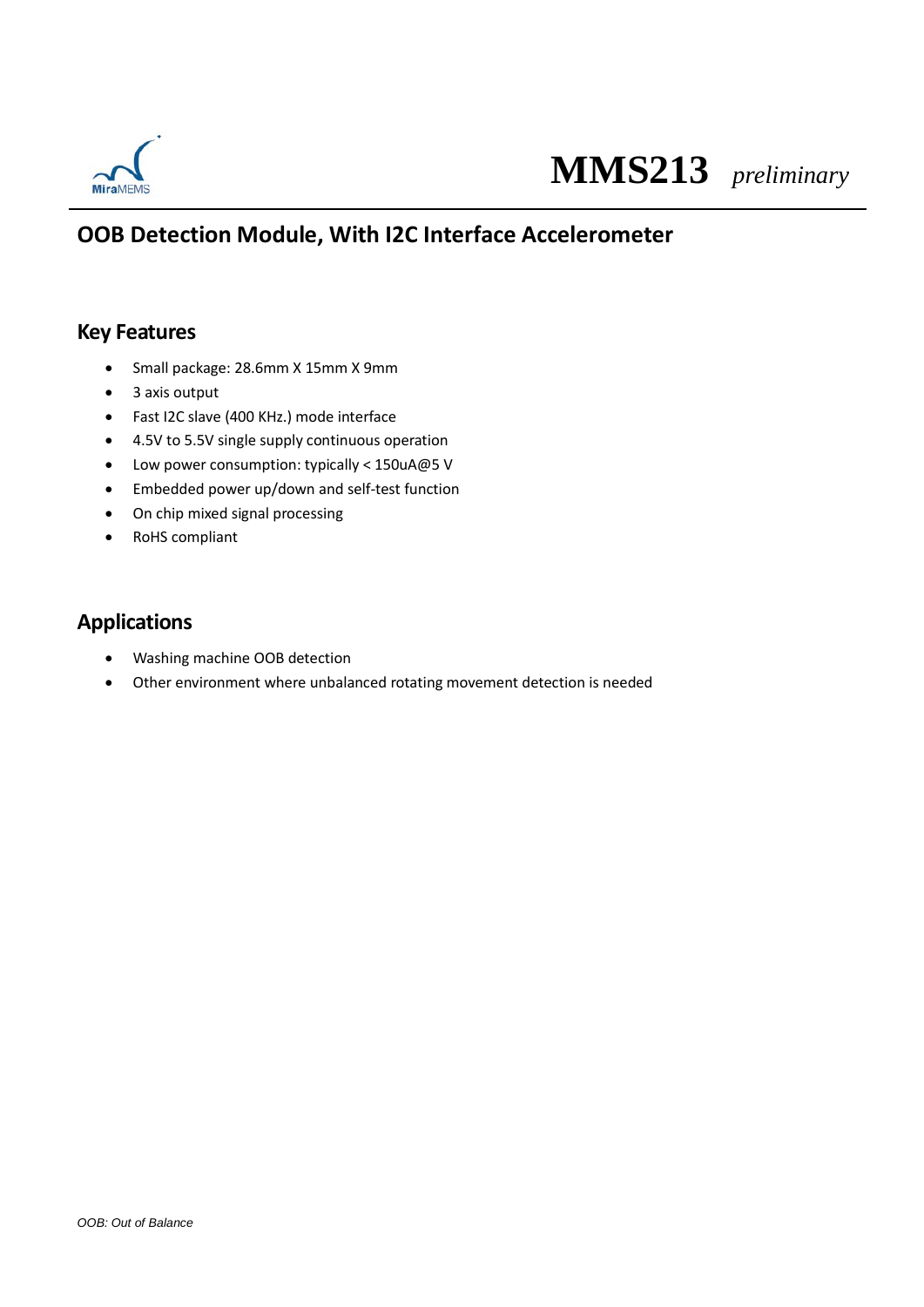#### **Product Overview**

The MMS213 is a sensor module product which is targeted for OOB (Out-out-balance) applications. A typical environment where OOB occurs is within washing machines.

With MMS213, machine developers are able to detect the existence of a basket out-of-balance condition in the spin mode and may take further actions to correct it, which may include a manual alarm system or an automatic rebalance operation. The MMS213 module includes three-axis MEMS accelerometer.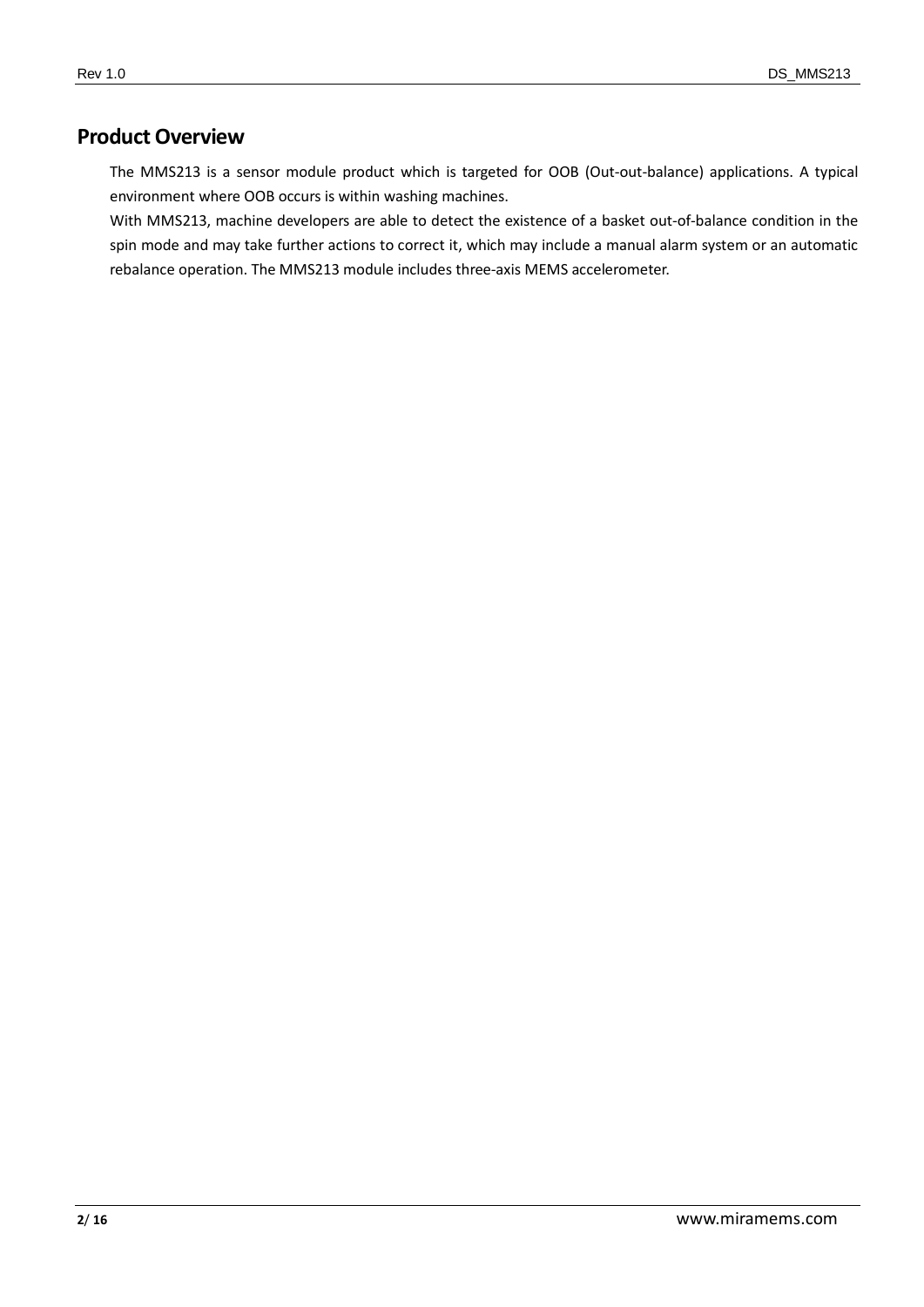#### Content

| $\mathbf{1}$   |       |  |  |  |  |
|----------------|-------|--|--|--|--|
|                | 1.1   |  |  |  |  |
|                | 1.2   |  |  |  |  |
| $\overline{2}$ |       |  |  |  |  |
|                | 2.1   |  |  |  |  |
|                | 2.2   |  |  |  |  |
| $\overline{3}$ |       |  |  |  |  |
|                | 3.1   |  |  |  |  |
|                | 3.2   |  |  |  |  |
| $\overline{4}$ |       |  |  |  |  |
|                | 4.1   |  |  |  |  |
|                | 4.1.1 |  |  |  |  |
|                | 4.1.2 |  |  |  |  |
|                | 4.1.3 |  |  |  |  |
|                | 4.1.4 |  |  |  |  |
|                | 4.2   |  |  |  |  |
| 5              |       |  |  |  |  |
|                | 5.1   |  |  |  |  |
| 6              |       |  |  |  |  |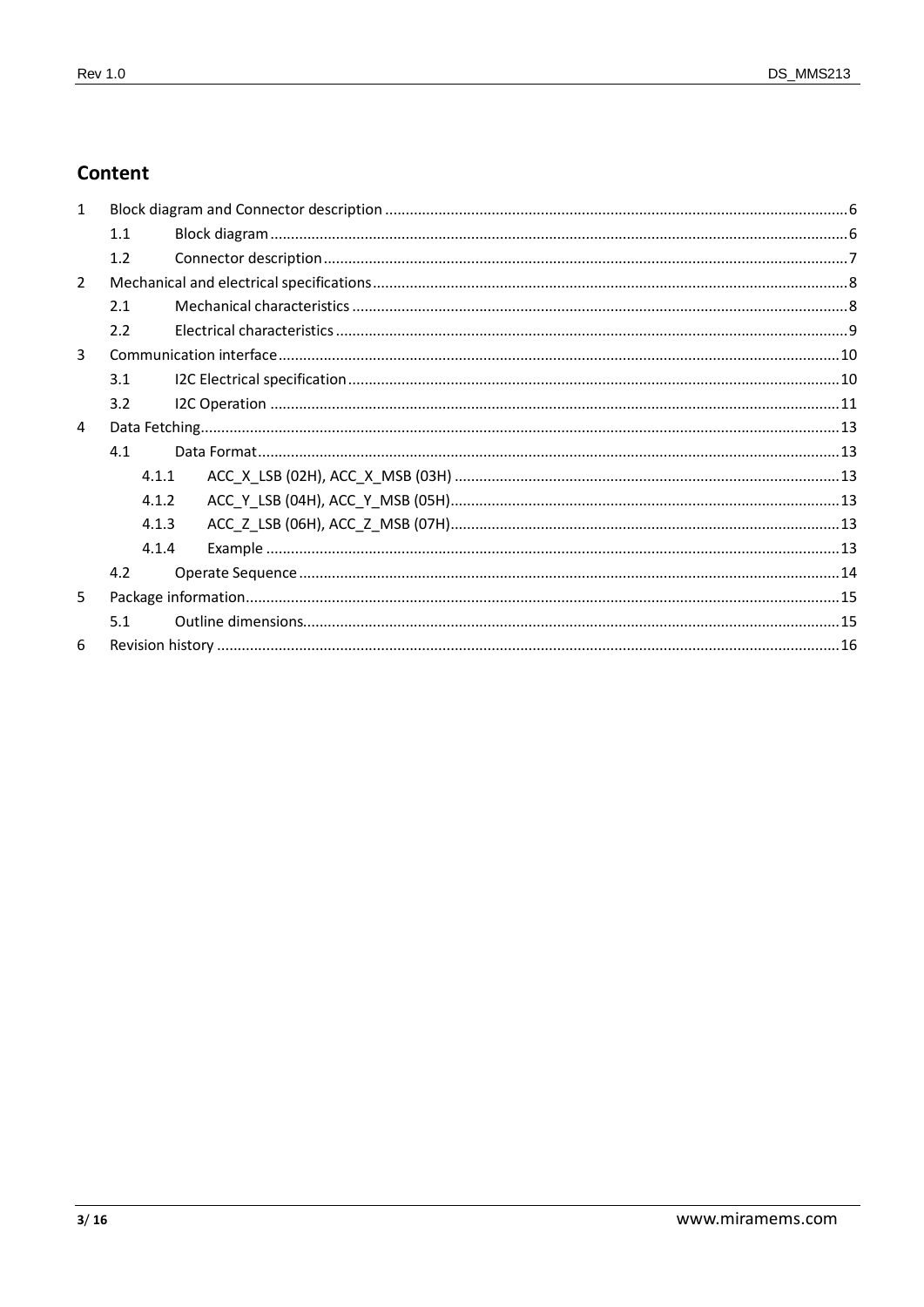## List of tables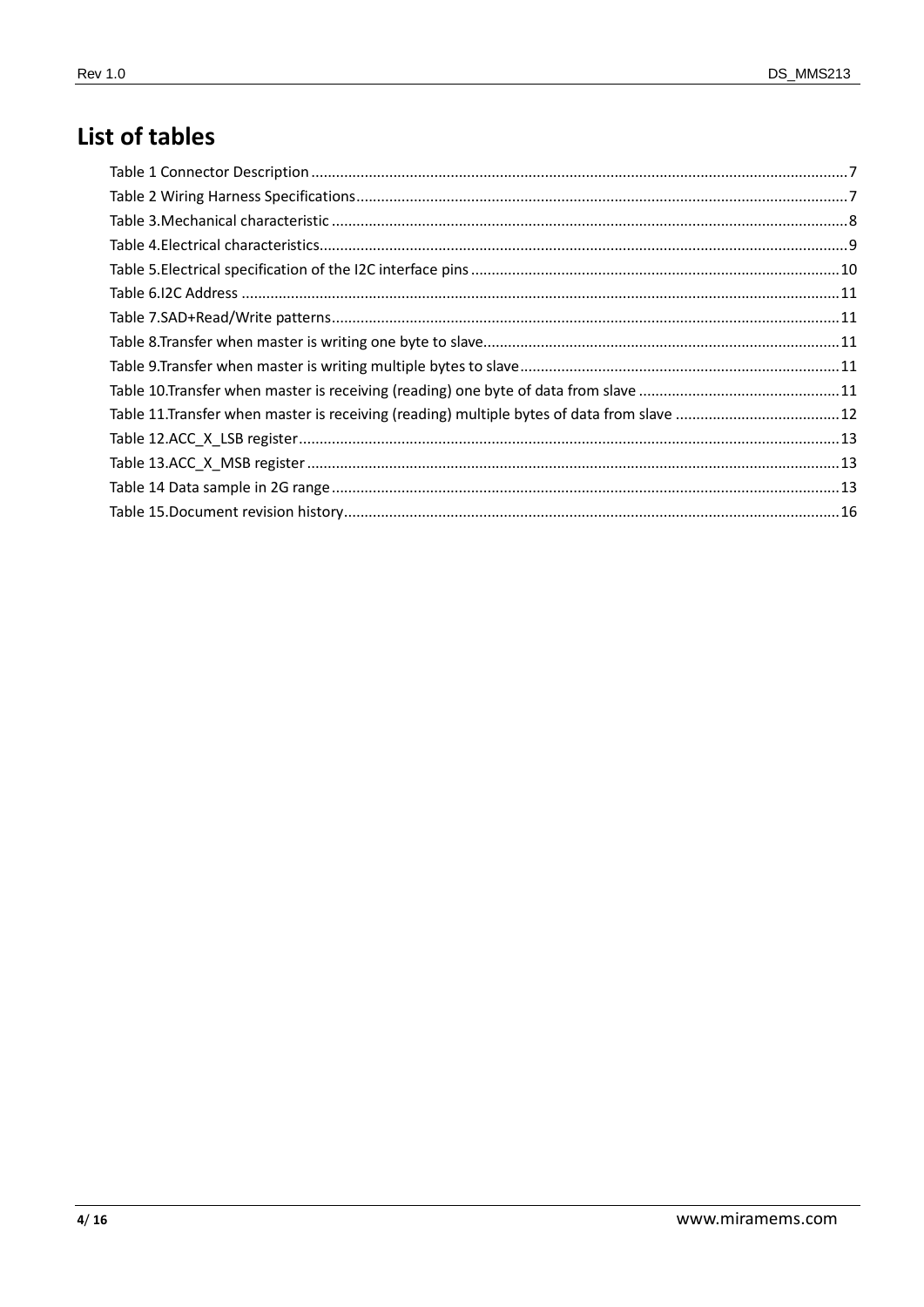## List of figures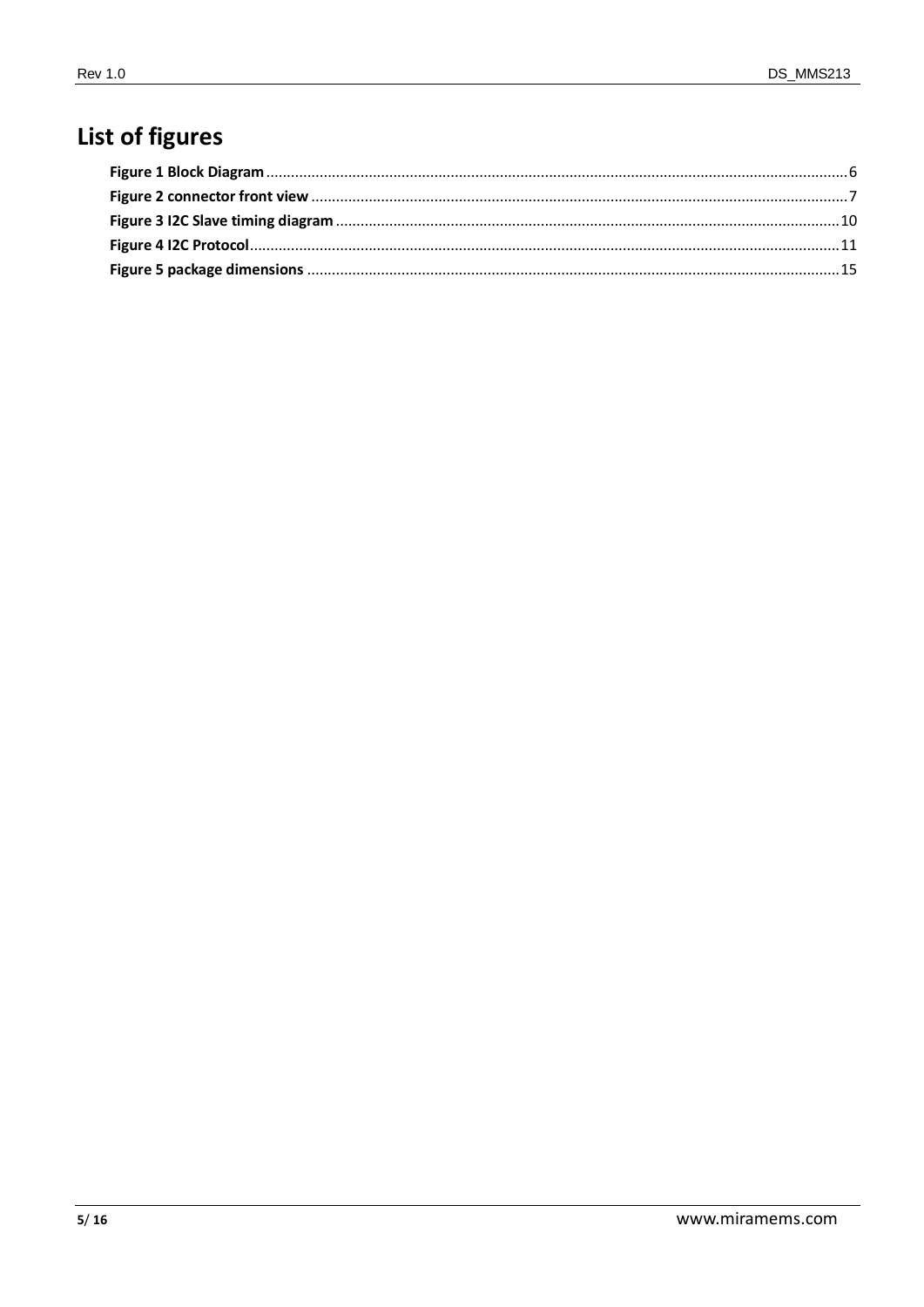# <span id="page-5-0"></span>**1 Block diagram and Connector description**

### <span id="page-5-1"></span>**1.1 Block diagram**



<span id="page-5-2"></span>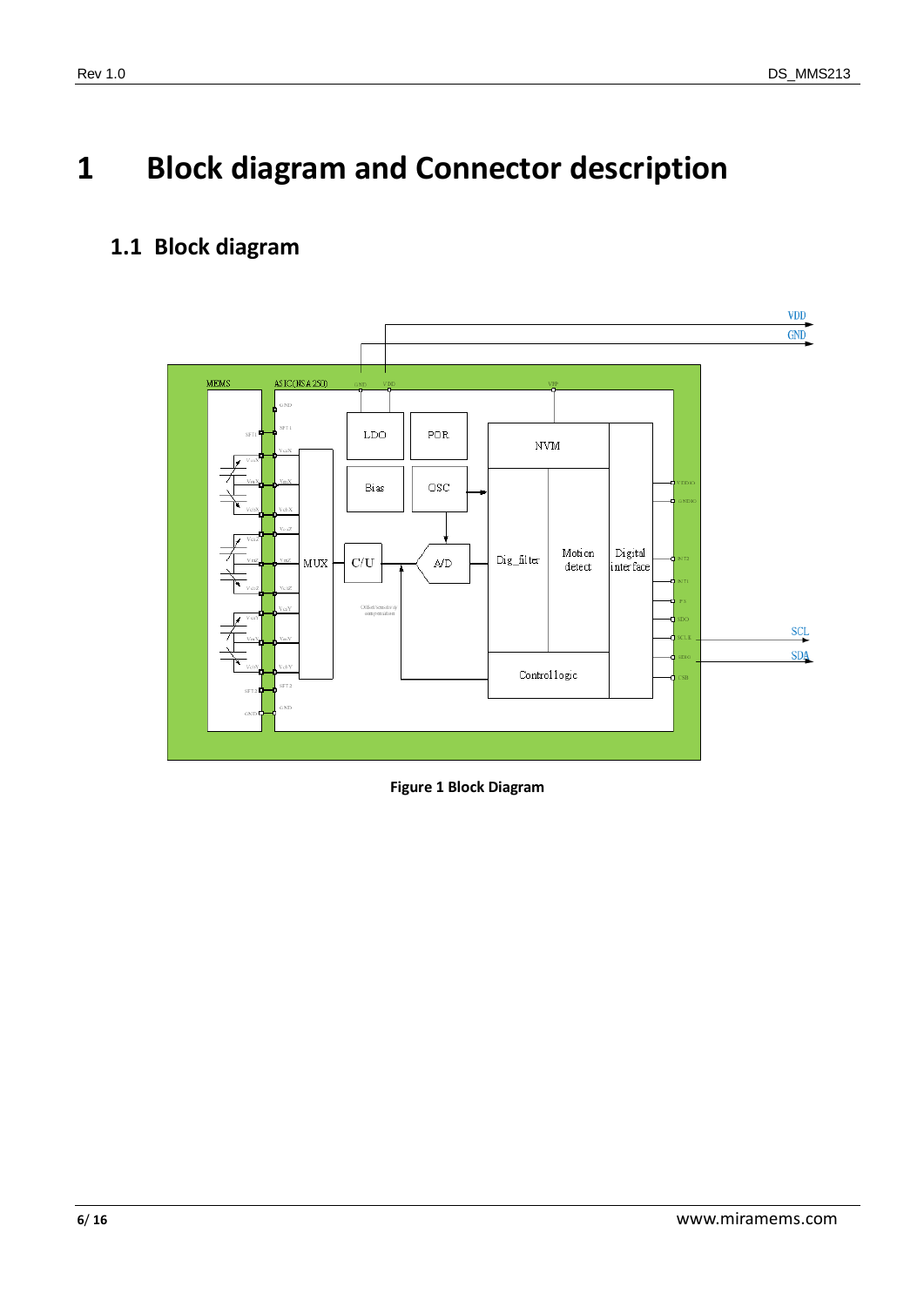## <span id="page-6-0"></span>**1.2 Connector description**



#### **Figure 2 connector front view**

#### <span id="page-6-3"></span><span id="page-6-1"></span>**Table 1 Connector Description**

| Pin# | Color        | <b>Name</b> | <b>Description</b> |
|------|--------------|-------------|--------------------|
|      | Red          | VDD(Red)    | Power supply       |
|      | <b>Black</b> | GND(Black)  | Ground             |
| 3    | Brown        | SDA(Brown)  | <b>I2C SDA</b>     |
| 4    | White        | SCL(White)  | <b>IZC SCL</b>     |

#### <span id="page-6-2"></span>**Table 2 Wiring Harness Specifications**

| item                 | description                                |
|----------------------|--------------------------------------------|
| <b>Type</b>          | RWP 4 X 0.12 mm, standard copper           |
| Length               | Customized, $38 \pm 2$ cm                  |
| <b>Tip treatment</b> | 4 stripped, tinned & stranded copper wires |
|                      | with shrink tube of $\phi$ 1.5mm size      |
|                      | The tube color is the same as the wire     |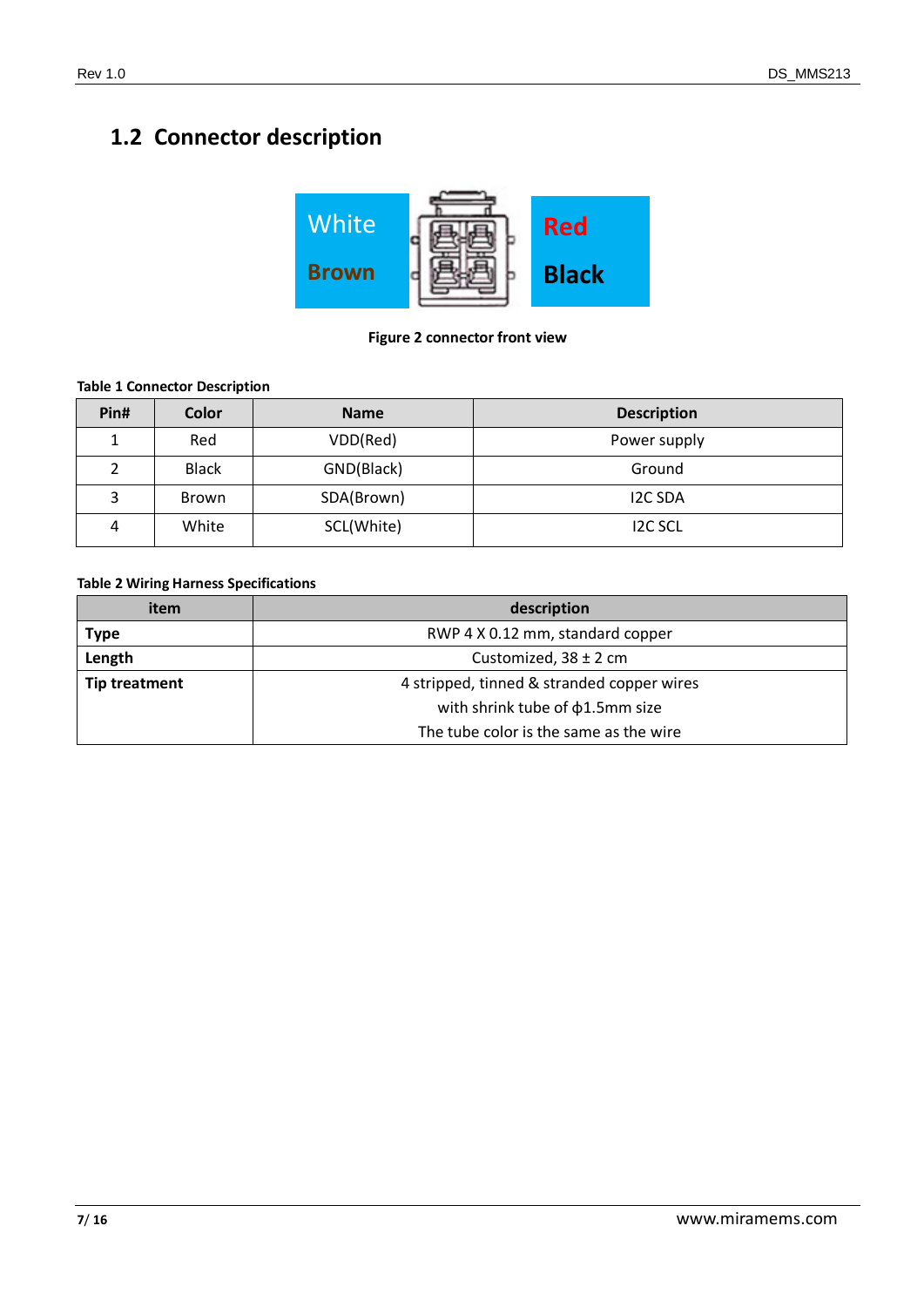## <span id="page-7-0"></span>**2 Mechanical and electrical specifications**

### <span id="page-7-1"></span>**2.1 Mechanical characteristics**

Vdd = 2.5 V, T = 25 °C unless otherwise noted (a)

**a. The product is factory calibrated at 2.5 V. The operational power supply range is from 1.62V to 3.6 V.**

| Symbol       | Parameter                               | <b>Test conditions</b> | <b>Min</b> | <b>Type</b> | <b>Max</b> | Unit            |
|--------------|-----------------------------------------|------------------------|------------|-------------|------------|-----------------|
| <b>TCSo</b>  | Sensitivity change vs.<br>temperature   | ±2g                    |            | 0.01        |            | %/ $^{\circ}$ C |
| Tyoff        | Typical zero-g level offset<br>accuracy |                        |            | ±80         |            | mg              |
| <b>Tcoff</b> | Zero-g level change vs.<br>temperature  | Max delta from 25°C    |            | ±0.6        |            | mg/°C           |
| An           | Acceleration noise density              | Normal Mode            |            | 0.8         | 200        | mg/sqrt(Hz)     |
| Top          | Operation temperature<br>range          |                        | -40        |             | 85         | °C              |

#### <span id="page-7-2"></span>**Table 3.Mechanical characteristic**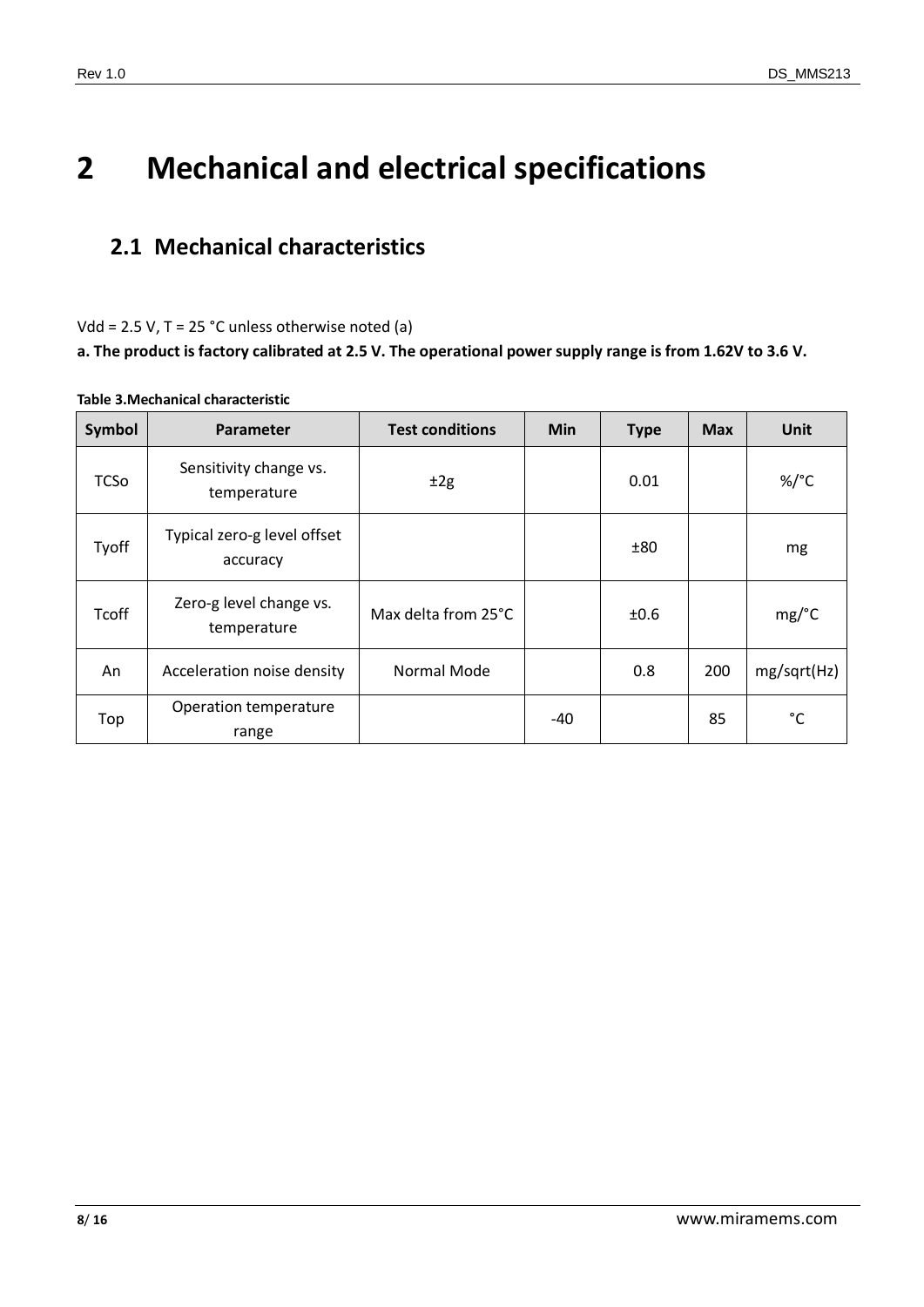## <span id="page-8-0"></span>**2.2 Electrical characteristics**

Vdd = 2.5 V, T = 25 °C unless otherwise noted

<span id="page-8-1"></span>

| <b>Table 4. Electrical characteristics</b> |
|--------------------------------------------|
|--------------------------------------------|

| Symbol           | Parameter                                | <b>Test conditions</b>                                | <b>Min</b> | Typ.           | <b>Max</b> | <b>Unit</b> |
|------------------|------------------------------------------|-------------------------------------------------------|------------|----------------|------------|-------------|
| Vdd              | Supply voltage                           |                                                       | 4.5        | 5              | 5.5        | $\vee$      |
| Idd              | current consumption in<br>normal mode    | Top=25 $°C$ ,<br>ODR=1kHz                             |            | 150            |            | uA          |
| Idd_lp           | current consumption in low<br>power mode | Top=25 $\degree$ C,<br>ODR=62.5Hz,<br><b>BW=500Hz</b> |            | 8              |            | uA          |
| Idd_sm           | current consumption in<br>suspend mode   | Top=25 $°C$                                           |            | $\mathbf{1}$   |            | uA          |
| VIH              | Digital high level input<br>voltage      | 12C                                                   | $0.7*3.3$  |                |            | V           |
| VIL              | Digital low level input<br>voltage       | 12C                                                   |            |                | $0.3*3.3$  | $\vee$      |
| <b>VOH</b>       | high level output voltage                |                                                       | $0.9*3.3$  |                |            | V           |
| <b>VOL</b>       | Low level output voltage                 |                                                       |            |                | $0.1*3.3$  | V           |
| <b>BW</b>        | System bandwidth                         |                                                       | 1.95       |                | 500        | Hz          |
| <b>ODR</b>       | Output data rate                         |                                                       | 1          |                | 1000       | Hz          |
| Wake-up<br>time  | twu                                      | From stand-by                                         |            | 1              |            | ms          |
| Start-up<br>time | tsu                                      | From power off                                        |            | $\overline{2}$ |            | ms          |
| <b>PSRR</b>      | Power Supply Rejection Rate              | Top=25 $°C$                                           |            |                | 20         | mg/V        |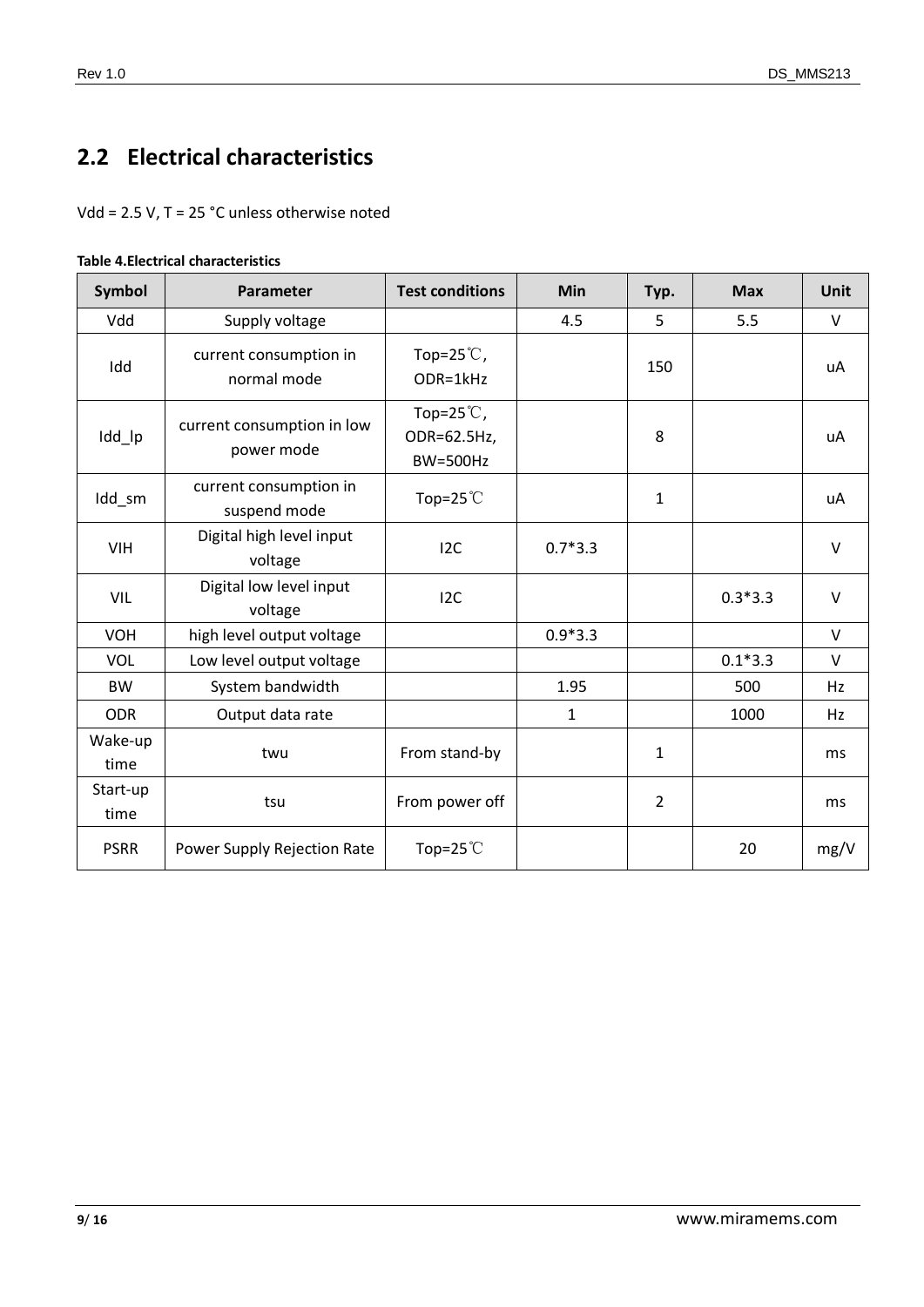# <span id="page-9-0"></span>**3 Communication interface**

## <span id="page-9-1"></span>**3.1 I2C Electrical specification**

| Symbol                                    | <b>Parameter</b>                          | <b>Min</b> | <b>Max</b> | Unit      |
|-------------------------------------------|-------------------------------------------|------------|------------|-----------|
| fscl                                      | Clock frequency                           |            | 400        | kHz       |
| tscl_l                                    | SCL low pulse                             | 1.3        |            | us        |
| tscl h                                    | SCL high pulse                            | 0.6        |            | us        |
| Tsda_setup                                | SDA setup time                            |            |            | us        |
| Tsda_hold                                 | SDA hold time                             | 0.0        |            | us        |
| tsusta                                    | Setup Time for a repeated start condition | 0.6        |            | us        |
| thdsta                                    | Hold time for a start condition           | 0.6        |            | <b>us</b> |
| Setup Time for a stop condition<br>tsusto |                                           | 0.6        |            | us        |
| tbuf                                      | Time before a new transmission can start  | 1.3        |            | <b>us</b> |

<span id="page-9-2"></span>

<span id="page-9-3"></span>The figure below shows the definition of the I2C timing given in Table 6:



**Figure 3 I2C Slave timing diagram**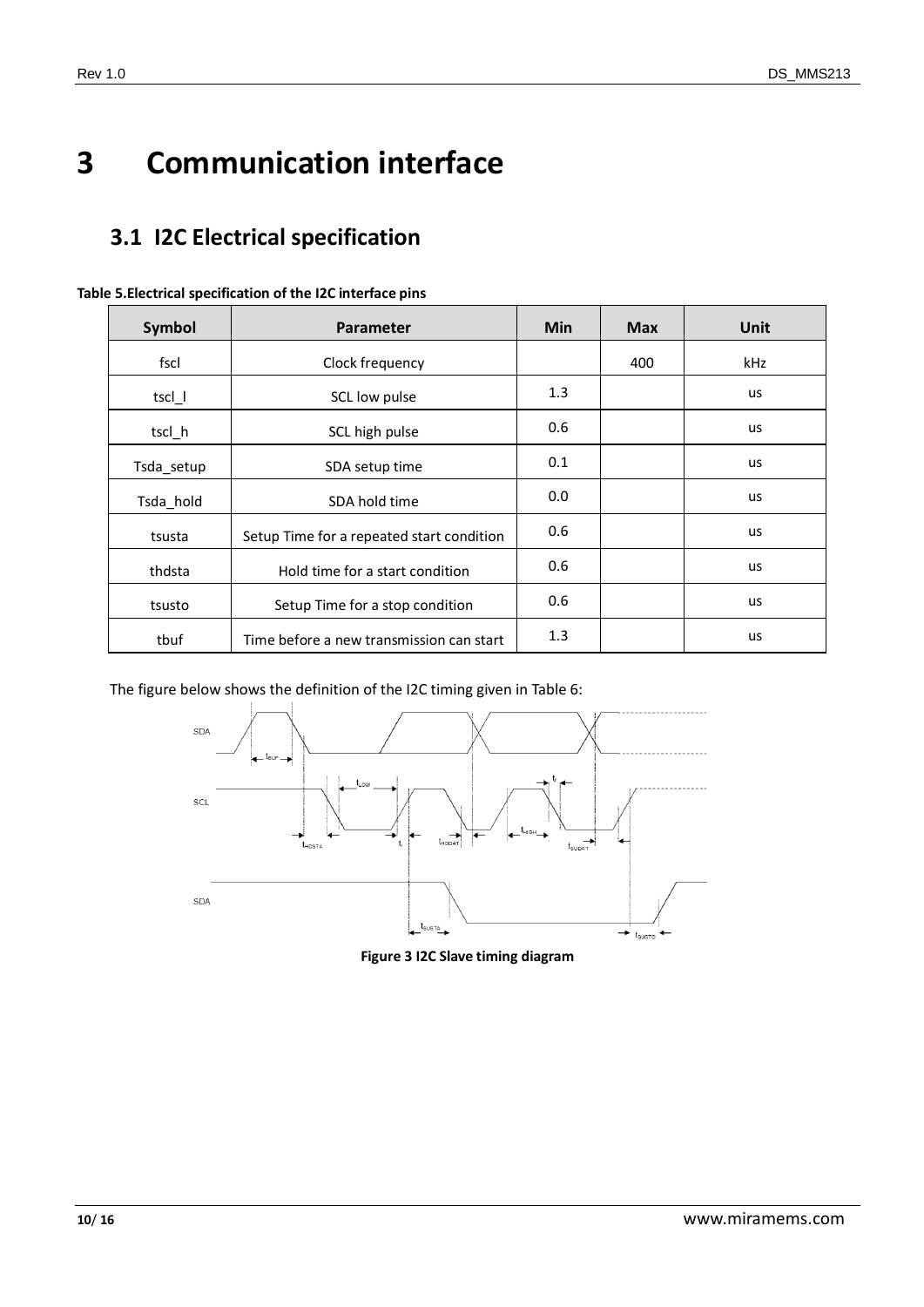### <span id="page-10-0"></span>**3.2 I2C Operation**

I2C bus uses SCL and SDA as signal lines. Both lines are connected to VDDIO externally via pull-up resistors so that they are pulled high when the bus is free. The I2C device address of MMS213 is shown below.

<span id="page-10-1"></span>**Table 6.I2C Address**

| SAD <sub>6</sub>   SAD <sub>5</sub> |  | $\vert$ SAD <sub>4</sub> $\vert$ SAD <sub>3</sub> $\vert$ SAD <sub>2</sub> $\vert$ SAD <sub>1</sub> $\vert$ SAD <sub>0</sub> |  | W/R |
|-------------------------------------|--|------------------------------------------------------------------------------------------------------------------------------|--|-----|
|                                     |  |                                                                                                                              |  | 0/1 |

#### <span id="page-10-2"></span>**Table 7.SAD+Read/Write patterns**

| Command | <b>SAD[6:0]</b> | R/W | SAD+R/W       |
|---------|-----------------|-----|---------------|
| Read    | 0011001         |     | 01001111(33h) |
| Write   | 0011001         |     | 01001110(32h) |

The I2C interface protocol has special bus signal conditions. Start (S), stop (P) and binary data conditions are shown below. At start condition, SCL is high and SDA has a falling edge. Then the slave address is sent. After the 7 address bits, the direction control bit R/W selects the read or write operation. When a slave device recognizes that it is being addressed, it should acknowledge by pulling SDA low in the ninth SCL (ACK) cycle.

At stop condition, SCL is also high, but SDA has a rising edge. Data must be held stable at SDA when SCL is high. Data can change value at SDA only when SCL is low.



#### **Figure 4 I2C Protocol**

#### <span id="page-10-6"></span><span id="page-10-3"></span>**Table 8.Transfer when master is writing one byte to slave**

| Master | ٠ | SAD+W |     | <b>SUB</b> |            | <b>DATA</b> |            | D |
|--------|---|-------|-----|------------|------------|-------------|------------|---|
| Slave  |   |       | SAK |            | <b>SAK</b> |             | <b>SAK</b> |   |

#### <span id="page-10-4"></span>**Table 9.Transfer when master is writing multiple bytes to slave**

| Master | SAD+W |            | <b>SUB</b> |            | <b>DATA</b> |            | <b>DATA</b> |            |  |
|--------|-------|------------|------------|------------|-------------|------------|-------------|------------|--|
| Slave  |       | <b>SAK</b> |            | <b>SAK</b> |             | <b>SAK</b> |             | <b>SAK</b> |  |

#### <span id="page-10-5"></span>**Table 10.Transfer when master is receiving (reading) one byte of data from slave**

| Master       | SAD+W |            | <b>SUB</b> |     | SR | SAD+R |            |             | <b>NMASK</b> |  |
|--------------|-------|------------|------------|-----|----|-------|------------|-------------|--------------|--|
| - 1<br>Slave |       | <b>SAK</b> |            | SAK |    |       | <b>SAK</b> | <b>DATA</b> |              |  |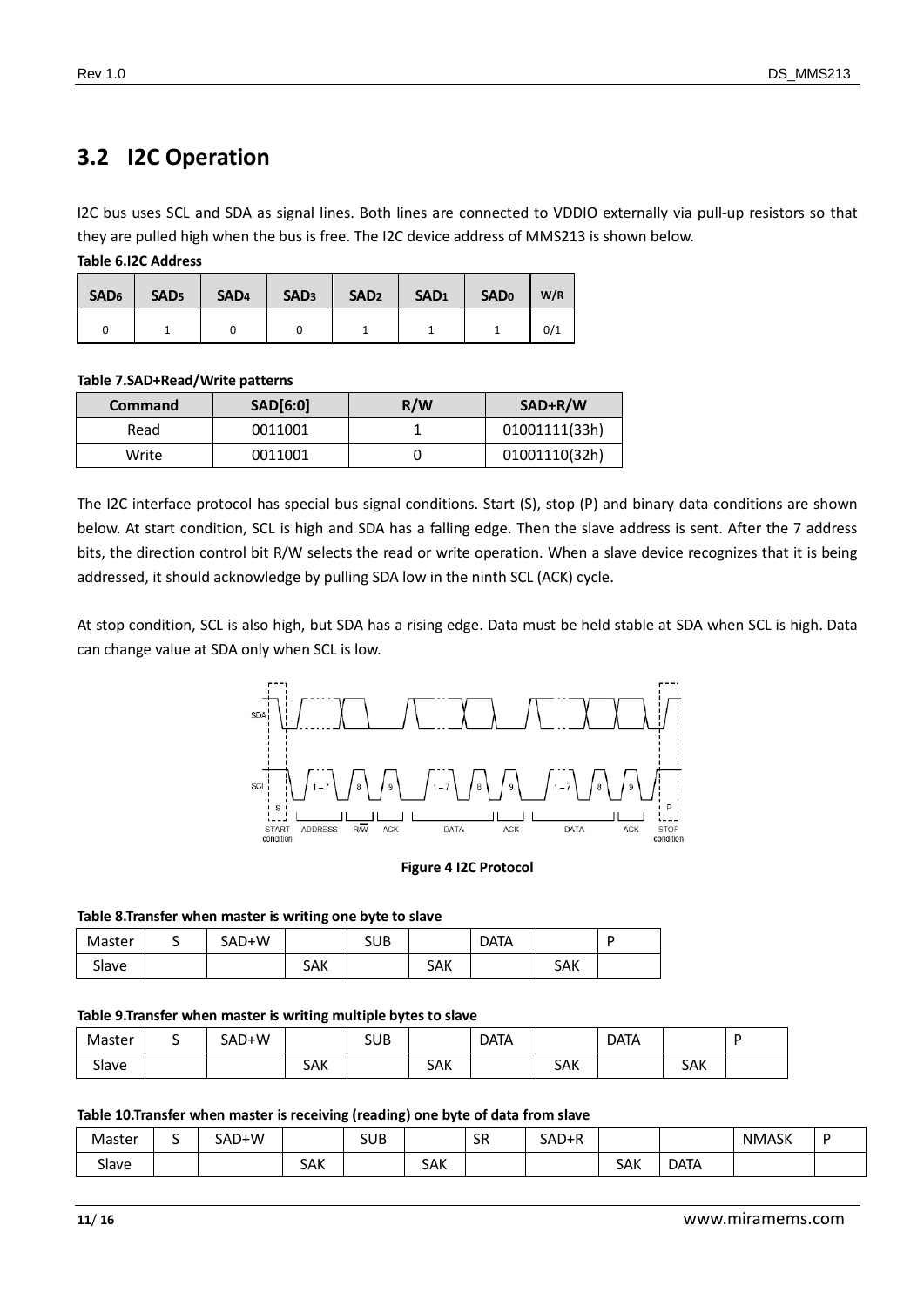| Master | SAD+W |            | SUB |     | SR | SAD+R |     |             | <b>MAK</b> |             | <b>MAK</b> |             | <b>NMASK</b> | - |
|--------|-------|------------|-----|-----|----|-------|-----|-------------|------------|-------------|------------|-------------|--------------|---|
| Slave  |       | <b>SAK</b> |     | SAK |    |       | SAK | <b>DATA</b> |            | <b>DATA</b> |            | <b>DATA</b> |              |   |

#### <span id="page-11-0"></span>**Table 11.Transfer when master is receiving (reading) multiple bytes of data from slave**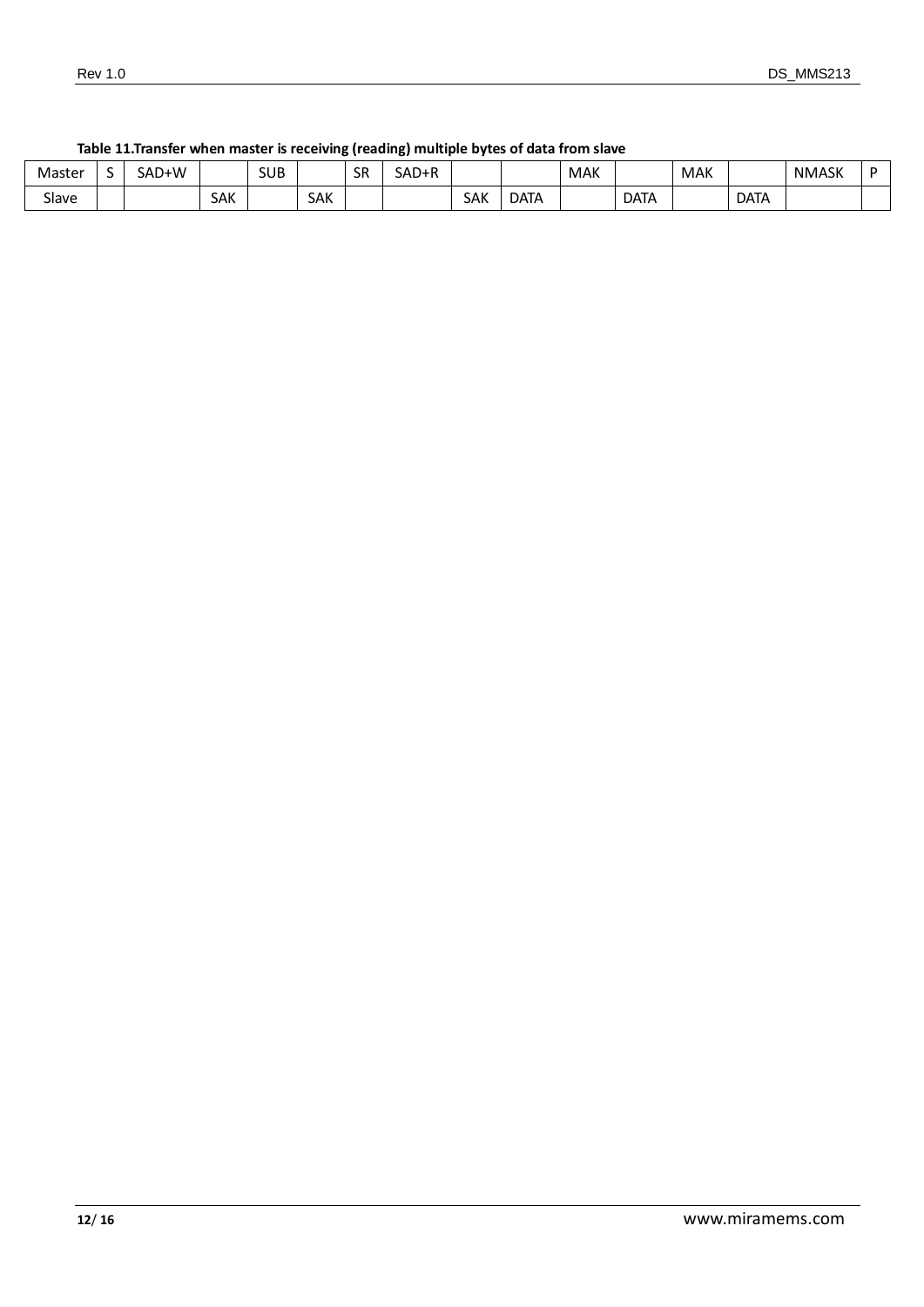## <span id="page-12-0"></span>**4 Data Fetching**

#### <span id="page-12-2"></span><span id="page-12-1"></span>**4.1 Data Format**

### **4.1.1 ACC\_X\_LSB (02H), ACC\_X\_MSB (03H)**

X-axis acceleration data, the value is expressed in two complement byte and are left justified.

<span id="page-12-6"></span>**Table 12.ACC\_X\_LSB register**

Default data: 0x00 Type: R

| DI 11<br>. . | D[0] | Jnused | Unused | Unused | Unused | Unused | Unused |
|--------------|------|--------|--------|--------|--------|--------|--------|
|--------------|------|--------|--------|--------|--------|--------|--------|

#### <span id="page-12-7"></span>**Table 13.ACC\_X\_MSB register**

<span id="page-12-3"></span>

| D[9]<br>D[7]<br>D[8] | D[6] | D[5] | DI <sup>4</sup><br>- | D[3] | D[2 |
|----------------------|------|------|----------------------|------|-----|
|----------------------|------|------|----------------------|------|-----|

### **4.1.2 ACC\_Y\_LSB (04H), ACC\_Y\_MSB (05H)**

<span id="page-12-4"></span>Y-axis acceleration data, the value is expressed in two complement byte and are left justified. Same format as X-axis

### **4.1.3 ACC\_Z\_LSB (06H), ACC\_Z\_MSB (07H)**

<span id="page-12-5"></span>Z-axis acceleration data, the value is expressed in two complement byte and are left justified. Same format as X-axis

### **4.1.4 Example**

<span id="page-12-8"></span>

| Table 14 Data sample in 2G range |  |  |  |  |  |
|----------------------------------|--|--|--|--|--|
|----------------------------------|--|--|--|--|--|

| <b>XLSB</b> | <b>XMSB</b> | <b>OUTPUT</b> (mg) |
|-------------|-------------|--------------------|
| 0x00        | 0x40        | 1000               |
| 0x00        | 0x00        |                    |
| 0x00        | 0xC0        | $-1000$            |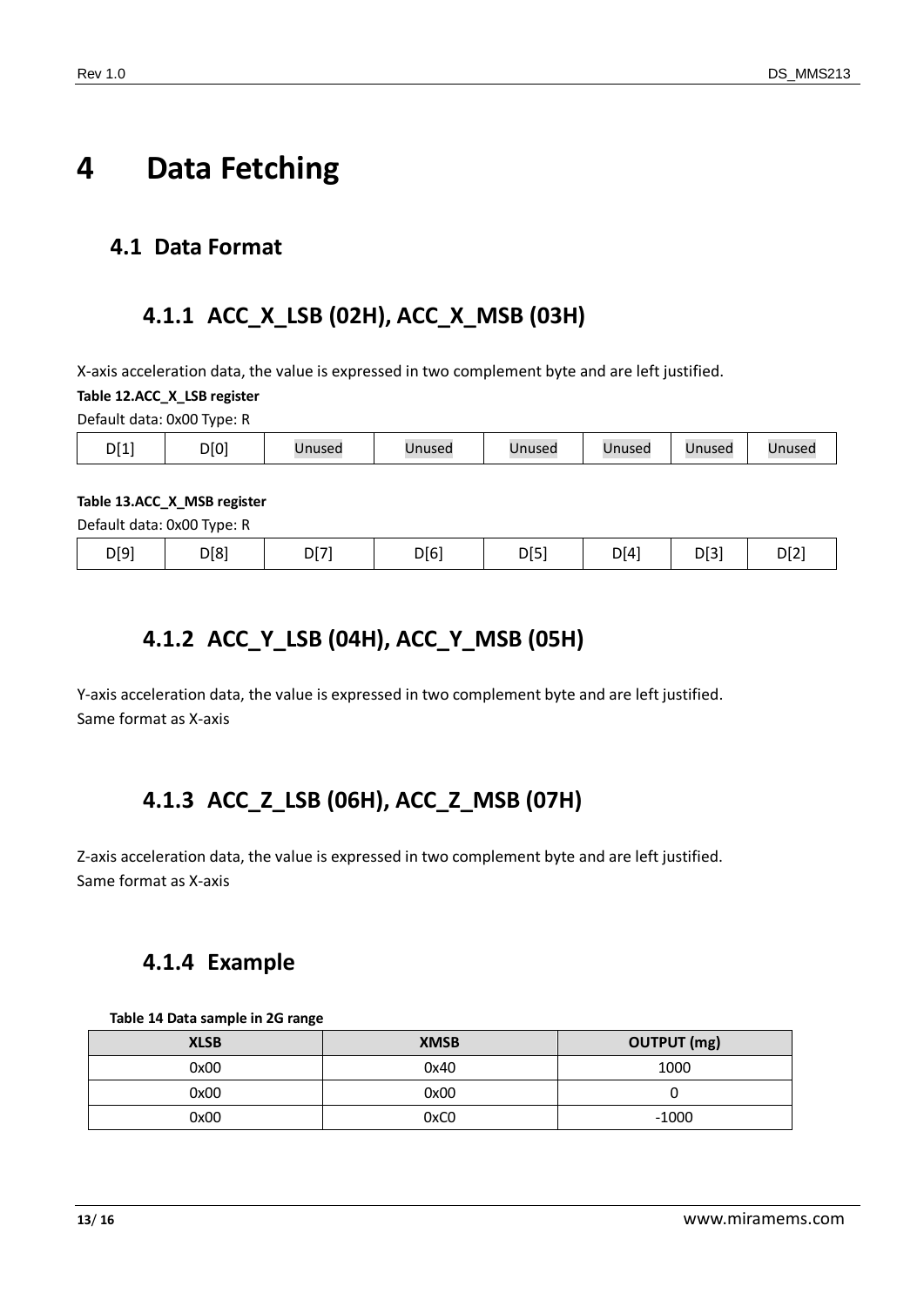### <span id="page-13-0"></span>**4.2 Operate Sequence**



After Power on, continuously read 6 registers from 0x02 to 0x07, convert the data to 3 axis' value (x, y, z) base on the format introduced in [4.1](#page-12-1)

**Figure 5 Actual IIC Communication Waveform**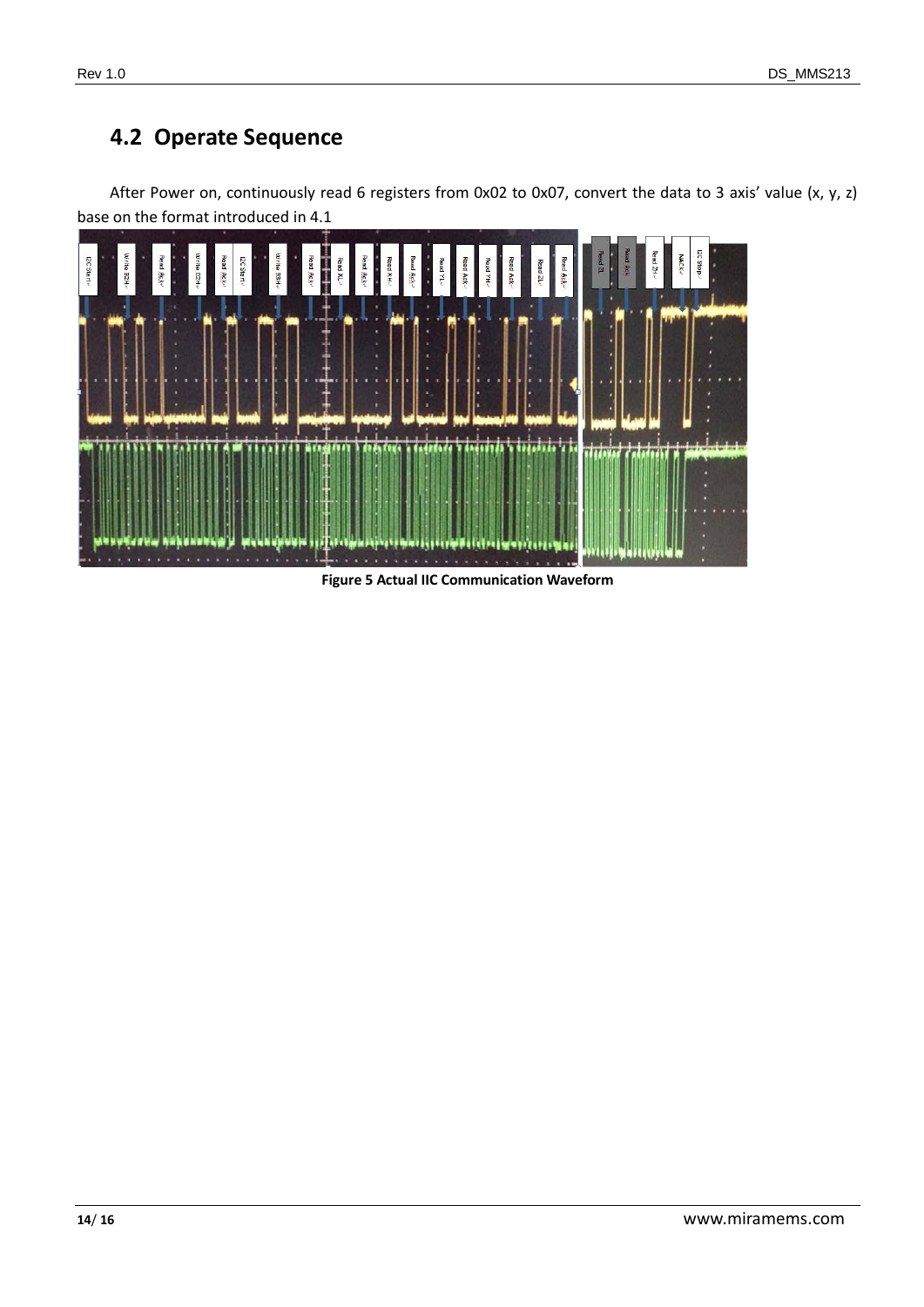# <span id="page-14-0"></span>**5 Package information**

### <span id="page-14-1"></span>**5.1 Outline dimensions**



<span id="page-14-2"></span>**Figure 5 package dimensions**